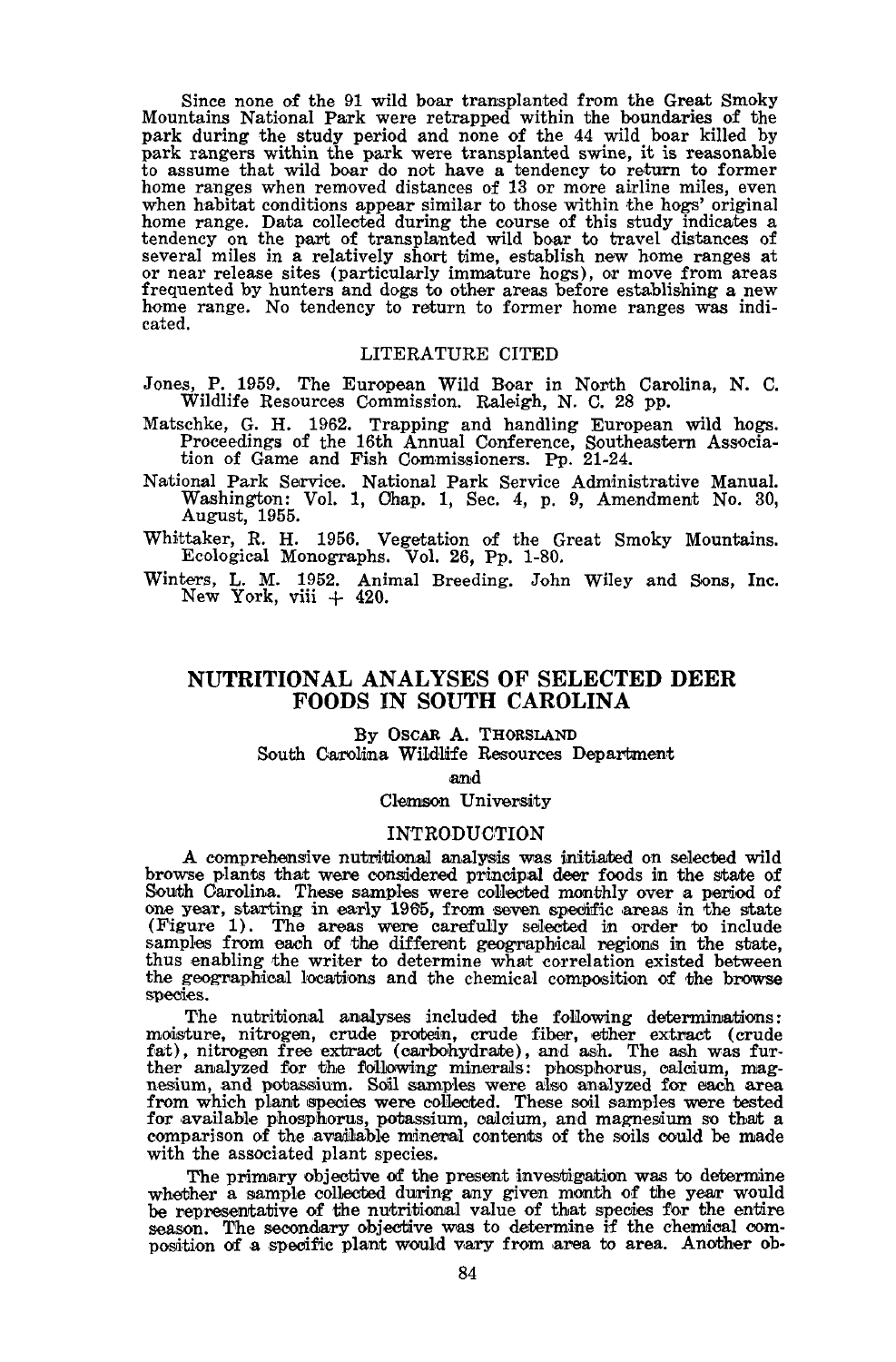jective was to compare the mineral contents of the plant species with the available mineral elements present in the associated soil samples.

## METHODS AND MATERIALS

## **Plant** Collections

In the collecting of plant samples, the game biologists selected from<br>two to five plant species which the white-tailed deer were using at the<br>time for browse. If honeysuckle and greenbrier were native to the area,<br>these tw



Figure 1. General location of browse collection areas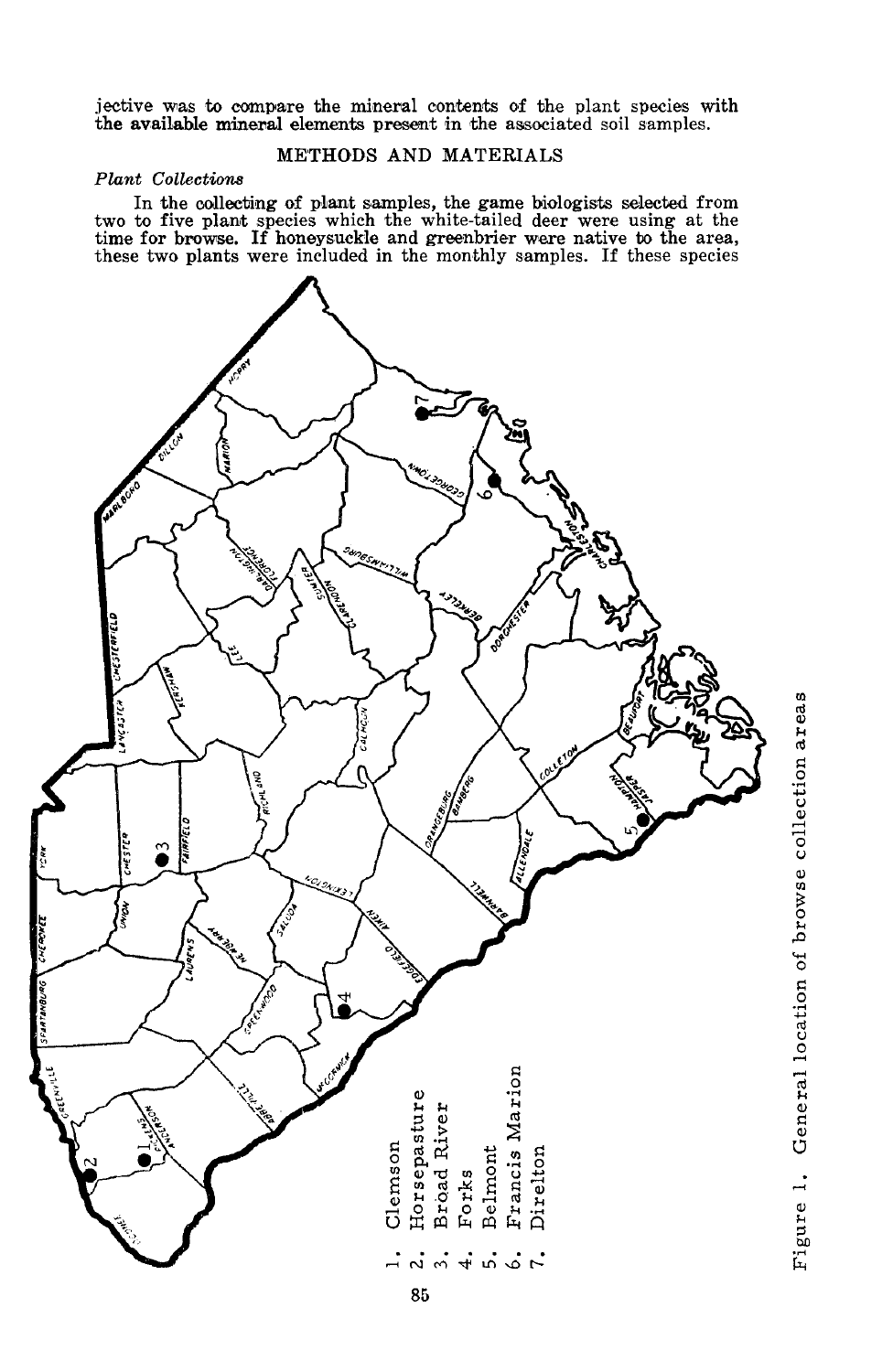were not native to the area, the two most important deer browse foods were collected along with less important browse species. When plants other than greenbrier or honeysuckle were selected for analyses, the plants were collected for at least three consecutive months, if possible.<br>As a result, monthly comparisons of the nutritional values of the browse species were available. When they were being consumed by deer, fruiting bodies of the native plants were also collected for analyses.

Browse samples were collected monthly, usually on the third Monday or Tuesday of each month. Each sample consisted of exactly one-half pound or 227 grams of fresh material that was collected, packed in airtight mailing tubes, and mailed to the author. No samples were collected when dew or other excessive moisture was present. The samples were taken from the same general sites throughout the study. Whenever possible the browse samples that were collected included terminal leaves plus approximately one-half inch of stem. The exceptions to this will be noted later in the discussion.

#### Analyses

As soon as the samples were received in the laboratory, they were placed for one week in drying cabinets at a temperature of  $65^{\circ}$ C. This quick drying treatment was used to stop bacterial action, so that the samples could be stored without important or significant changes in their chemical make-up.

After drying, the samples were re-weighed. A record was made of the loss of weight, which represented the water or moisture content of the plant. The samples were next run through a Wiley mill, equilibrated at room temperature, and stored in sealed jars.

The standard methods of the Association of Official Agricultural Chemists (1965) were used to make the browse analyses in terms of<br>moisture, crude protein, crude fiber, and ether extract (crude fat). The<br>ash was determined by using a dry ash method devised by Peech of Cor-<br>nell Universi nitrogen free extract (carbohydrates) was obtained by adding the percentages of equilibrated moisture,<sup>1</sup> ash, protein, crude fiber, and ether extract, and subtracting the sum from 100 percent.

The additional determinations of calcium, potassium, and magnesium were made by using the Perkin-Elmer atomic absorption spectrophotometer, model 303. The phosphorus content was determined spectophotometrically using the m  $(1938).$ 

Soil samples were collected from each plant collection site and analyzed by the Soil Testing Laboratory at Clemson University for phosphorus, potassium, calcium, and magnesium.

The following species of browse plants were included in this study: honeysuckle (Lonicera japonica Thumb.), greenbrier (Smilax spp.), blackberry (Rubus spp.), sweet gum (Liquidambar styraciflua L.), yelblackberry (*Rubus* spp.), sweet gum (*Liquidambar styracifua* L.), yellow jessamine (*Gelsemium sempervirens* (L.) Ait. f.), reed cane (*Arundinaria gigantea* (Walk.) Muhl.), hembit (*Lamium purpureum L.*), nutrinary are  $(Albizia julibrisin Durraz)$ , and sweet bay  $(Magnolia virginiana L.).$ 

#### RESULTS AND DISCUSSION

### Moisture

Water (moisture) was the largest single constituent of nearly all plant samples collected. The lone exceptions were the plant fruits, which included acorns and sumac fruits.

 $1$  Equilibrated moisture percentages were not recorded in Tables 1 to 5. They can be determined by adding crude protein, ether extract, crude fiber, ash, and nitrogen free extract together and subtracting the sum from 10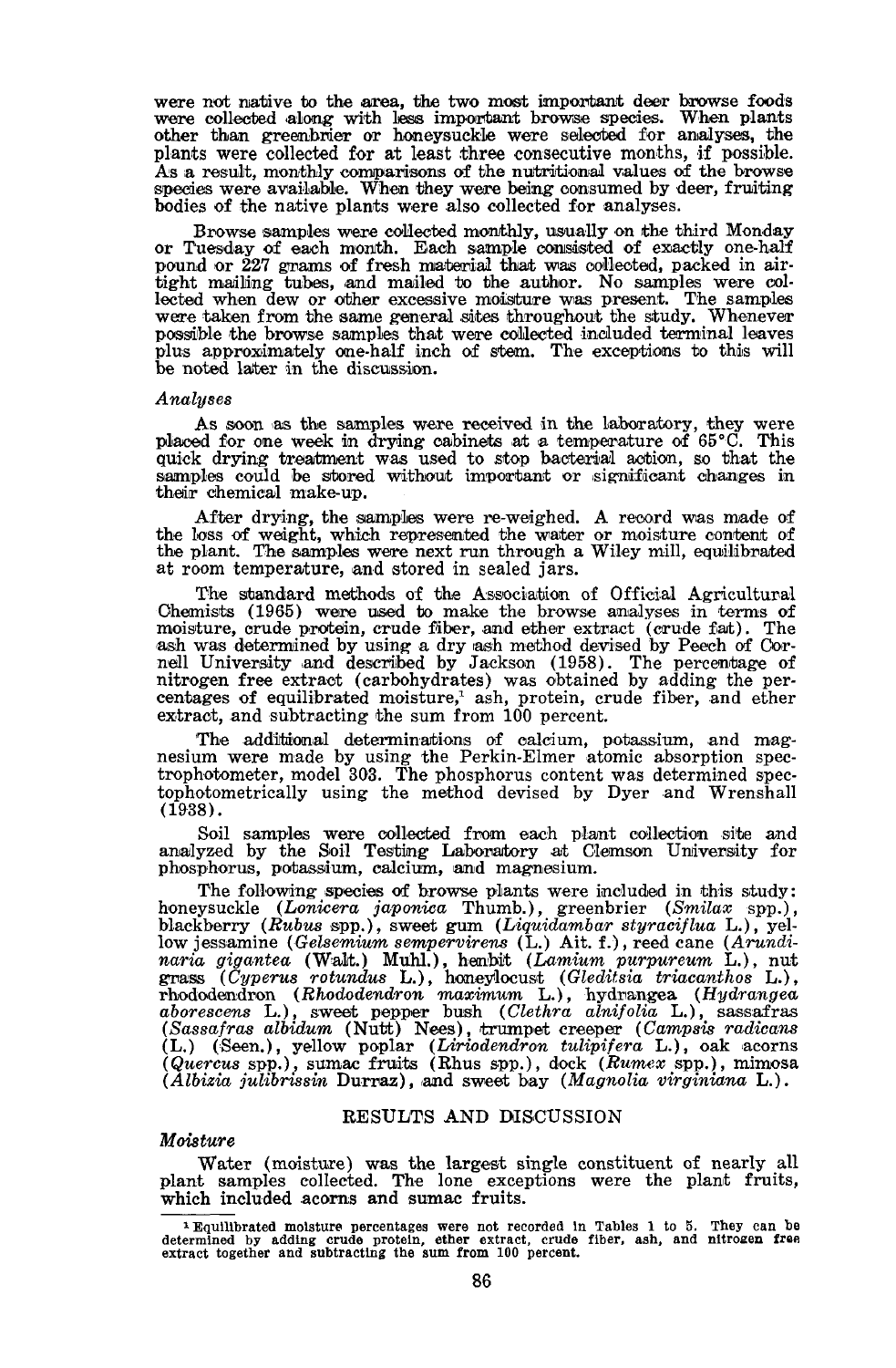The greatest monthly differences were found in the moisture content. Generally the moisture content was highest in the growing season and lowest in the dormant season. An example is shown in Figures 2 and 3. During the growing season most plants contained 70 to 80 percent of water, while during the dormant season moisture values were<br>around 50 to 60 percent. On a yearly basis, reed cane had the lowest moisture content; whereas, honeysuckle had the highest moisture content noisture content, whereas, more of plants analyzed from the Clemson area (Figure 2). The monthly moisture content of honeysuckle did not fluctuate as much as the moisture content of other browse species examined from the C the dormant season. Greenbrier average moisture values were slightly lower than honeysuckle in most areas, although during the growing season in the Broad River Area, greenbrier achieved higher moisture values (Figure 3). The annual average moisture content of greenbrier was similar to that of honeysuckle primarily because greenbrier samples were not collected during many of the dormant months.

#### Crude Protein

The term crude protein, also referred to as protein, includes all the nitrogenous compounds in the browse plants that were analyzed. It is the beneficial compounds in the browse prains that were analyzed. It is<br>to be noted that crude protein values are given on a dry weight basis.<br>Twenty percent protein means that of each one hundred pounds of dry<br>matter, twe illustrate: Plant X has a protein value of 15 percent (dry weight basis). During the growing season, this plant has a moisture content of 67<br>percent; thus for every hundred pounds of plant material, 67 pounds pare moisture or water, and 33 pounds are dry matter. The protein value<br>on a dry weight basis has already been mentioned as 15 pecent, but<br>the protein content on a wet or actual field basis is only 4.9 percent.

In the fall or dormant season, plant  $X$  has a moisture content of 50 percent; hence, for every hundred pounds of plant material, fifty pounds is moisture and ritty pounds is dry matter. The 15 percent on a dry weight basis would therefore contain 10 percent on an actual field basis. As a result, it is quite possible for deer feeding on plants during the g pounds is moisture and fifty pounds is dry matter. The 15 percent on

The protein content generally varied considerably from month to month, but the most striking example was that of sweet gum. During March and April the protein value of this plant approximated 20 percent in three locations (Clemson, Broad River, and Francis Marion National Forest). The protein content of sweet gum decreased rapidly at those approximately the same rate until the protein value during September and October was about seven percent (Figure 4). In most cases, the protein co as shown in Figure 5 for honeysuckle and greenbrier.

The protein levels of all plants appeared higher in the Broad River area (Table 4). It is also interesting to note that soils tested from the Broad River Area have higher mineral values than soils from other Broad Kiver Area have inguer inimeral values what some of the plant species with the highest protein levels; all three species having been collected from the Broad River Area. With the exception of the Direlton Plantation comparable protein values when compared area to area. These values were between 10 and 17 percent. In the Direction area, the protein levels<br>were six to 10 percent higher (Table 3). The data from Direction Planta-<br>tion represented only six samples collected during the growing season and were not sufficient to compare with other areas.

Acorns, sumac fruit, and rhododendron were extremely low in protein; this could possibly explain why deer only browse rhododendron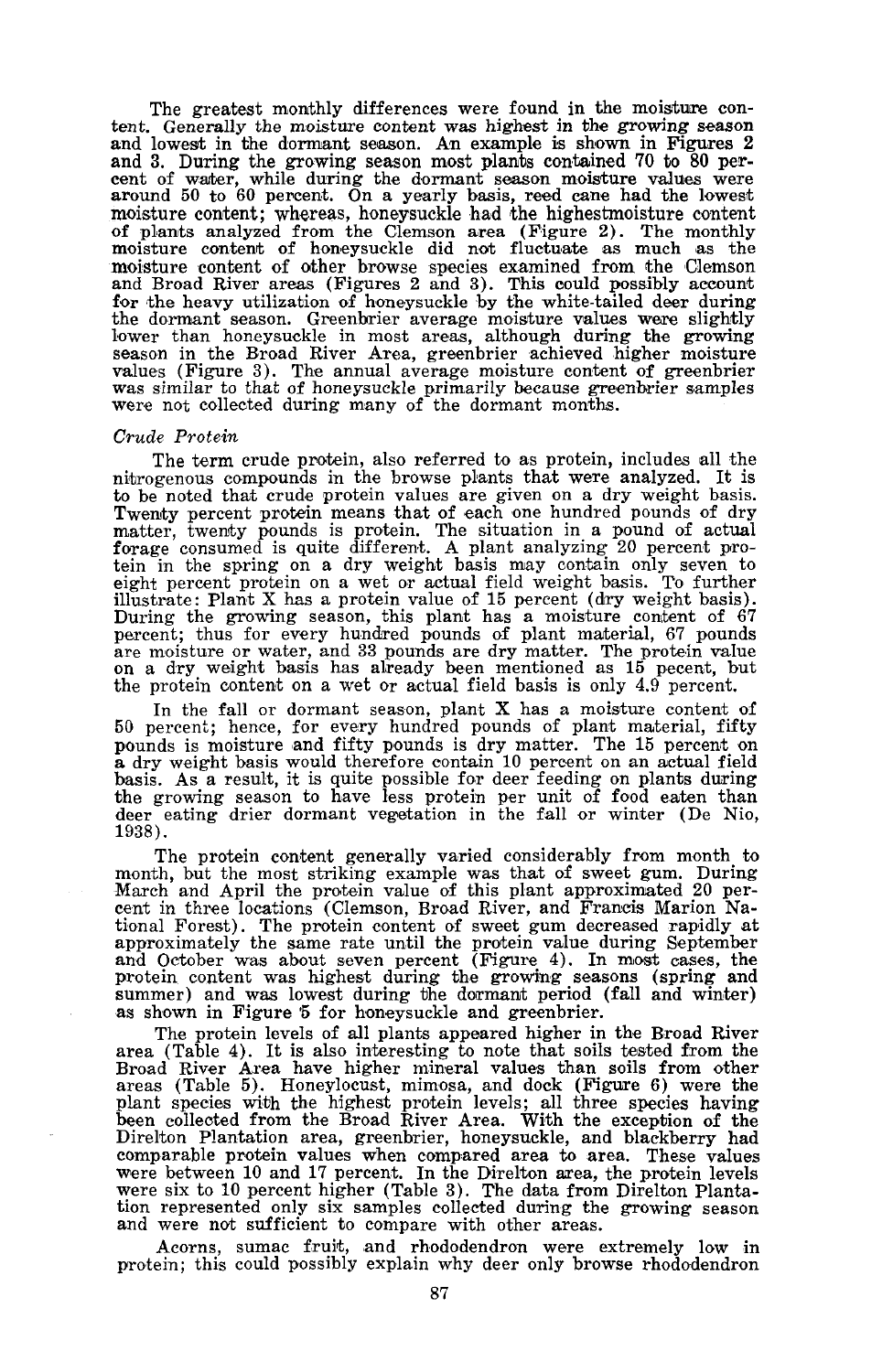

Figure 2. The Variations in Moisture Contents of Plant Species Analyzed in the Clemson Area, March 1965 through February 1966 (Air Dry Weight)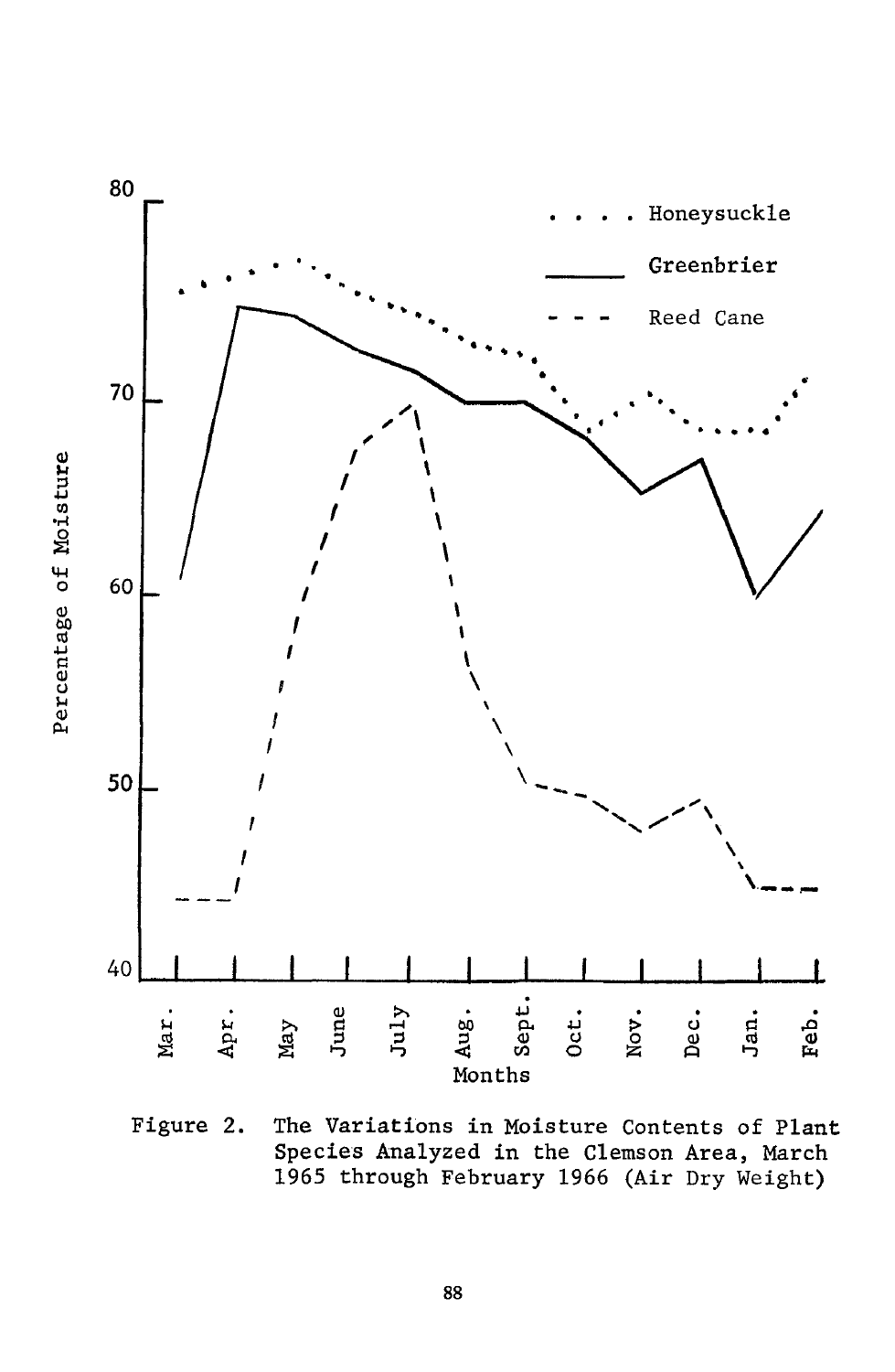

Figure 3. The Monthly Variations in the Moisture Contents of Plant Species Analyzed in the Broad River Area, March 1965 through December 1965 (Air Dry Weight)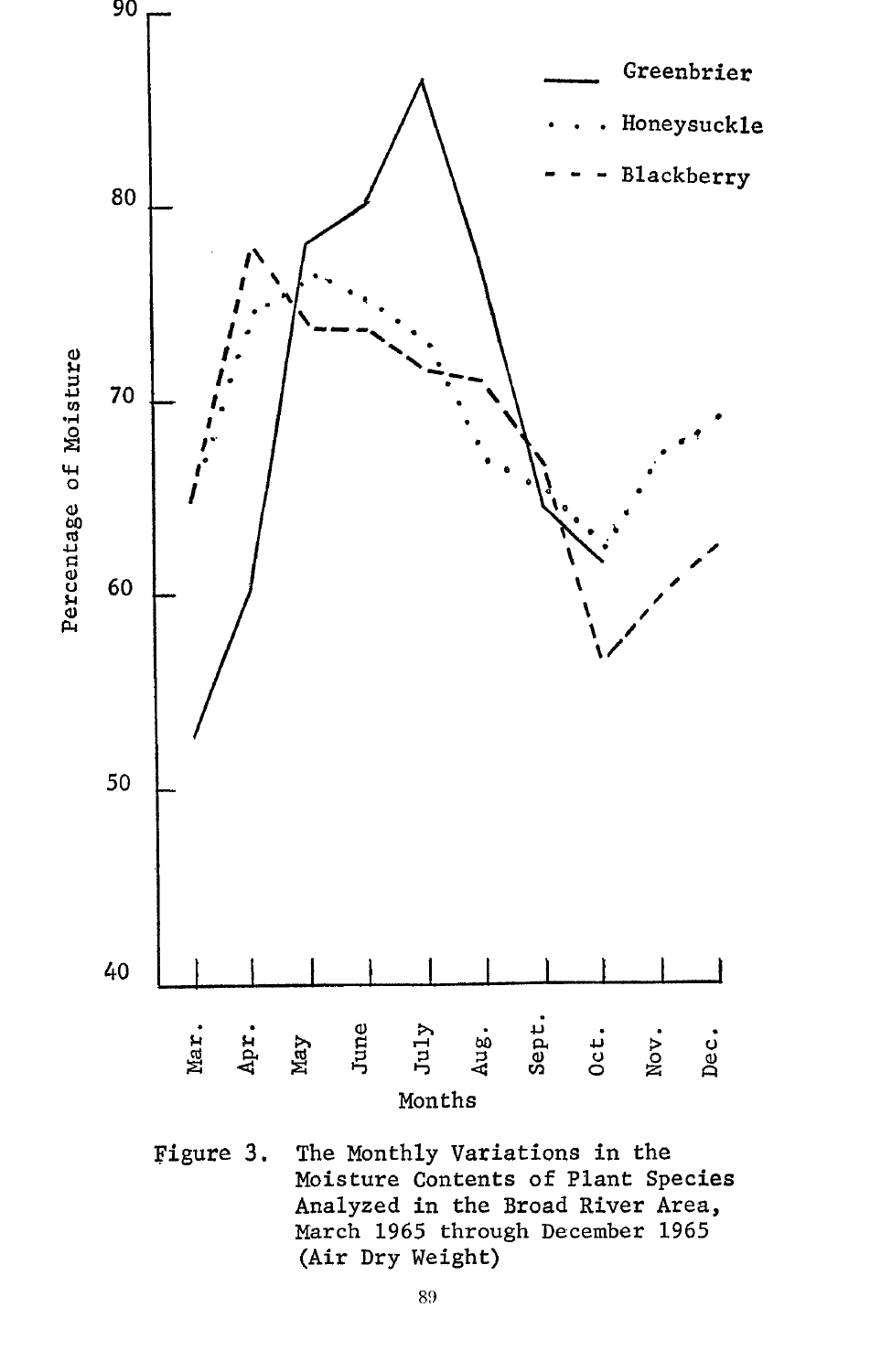heavily as a starvation food. Acorns and sumac fruit, as will be pointed out later, have high carbohydrate and fat contents. This may be the reason that acorns are preferred foods for the white-tailed deer. In fact, acorns compare favorably with corn in food value with the exception of protein (Morrison, 1951).

#### Ether Extract

The fats, oils, plant pigments, and related substances are of great importance, in both plants and animals. These substances are soluble in ether. Therefore, in analyzing browse foods, ether was used for the extraction of fruits, nearly all the ether extract is true fat. However, in green material, a considerable part consists of other substances (chlorophyll,  $etc.$ ).

Because of volatile oils, gums, pigments, and resins found in the different species, the fat (ether extract) analyses were the most difficult to make and proved to be very unreliable. Acorns and sumac fruit were the only species that showed a considerable amount of fat (Table 3). The other species contained relatively small quantities of fat. The fat values in all species ranged from  $1.5$  to  $12.9$  percent. The monthly variations of ether extract were insignificant.

#### Crude Fiber

The carbohydrates are separated into two classes of substances. The first group, called crude fiber (fiber), includes the insoluble carbohydrates such as cellulose, lignin, etc. The more digestible carbohydrates are represented in the nitrogen free extract, which will be discussed later in the text. It is important to know the fiber content of the browse plants. Plants or feeds high in fiber are less digestible, and, as a result, less nutritious than those lower in fiber (Morrison, 1951).

There was an indirect relationship between protein and crude fiber values. It has been stated earlier that the protein values were highest during the spring and summer; at the same time, crude fiber values were lowest. In the fall and winter, when protein values were at their lowest levels, the crude fiber values were highest (Figures 7 and 8).

When the different species were compared, it was noted that the average crude fiber values were highest in reed cane and sweet bay. The crude fiber values for reed cane were over 25 percent (dry weight basis) in Clemson and Francis Marion National Forest. The sweet bay had a crude fiber value of 28 percent. When compared with other locations, the crude fiber values of greenbrier and blackberry were considerably higher in the Broad River and Belmont areas (Figure 8). This difference stems<br>from the fact that the greenbrier and blackberry samples received from Broad River and Belmont contained a large quantity of woody material. This different sampling technique accounted for the higher crude fiber values. Acorns and sumac fruit were also high in crude fiber values, but this is due primarily to the low moisture contents present in these fruits.

#### Nitrogen Free Extract

The more valuable carbohydrates such as the sugars, starches, hemicelluloses, and pentosans are included in the nitrogen free extract. It should also be noted that the N. F. E. also contained the more soluble parts of cellulose and lignin.

As has been mentioned earlier, the N. F. E. was found by difference and not by actual analyses. As a result, the N. F. E. values reflected<br>any errors made in the moisture,<sup>2</sup> protein, fat, fiber, and ash analyses.<br>After having analyzed the data, the writer was unable to make any<br>direct cor crude fiber. When either protein or crude fiber was low, these results<br>were reflected by high N. F. E. values. The opposite was true when the protein and fiber values were high. Sweet gum was the plant species

<sup>&</sup>lt;sup>2</sup> Equilibrated moisture.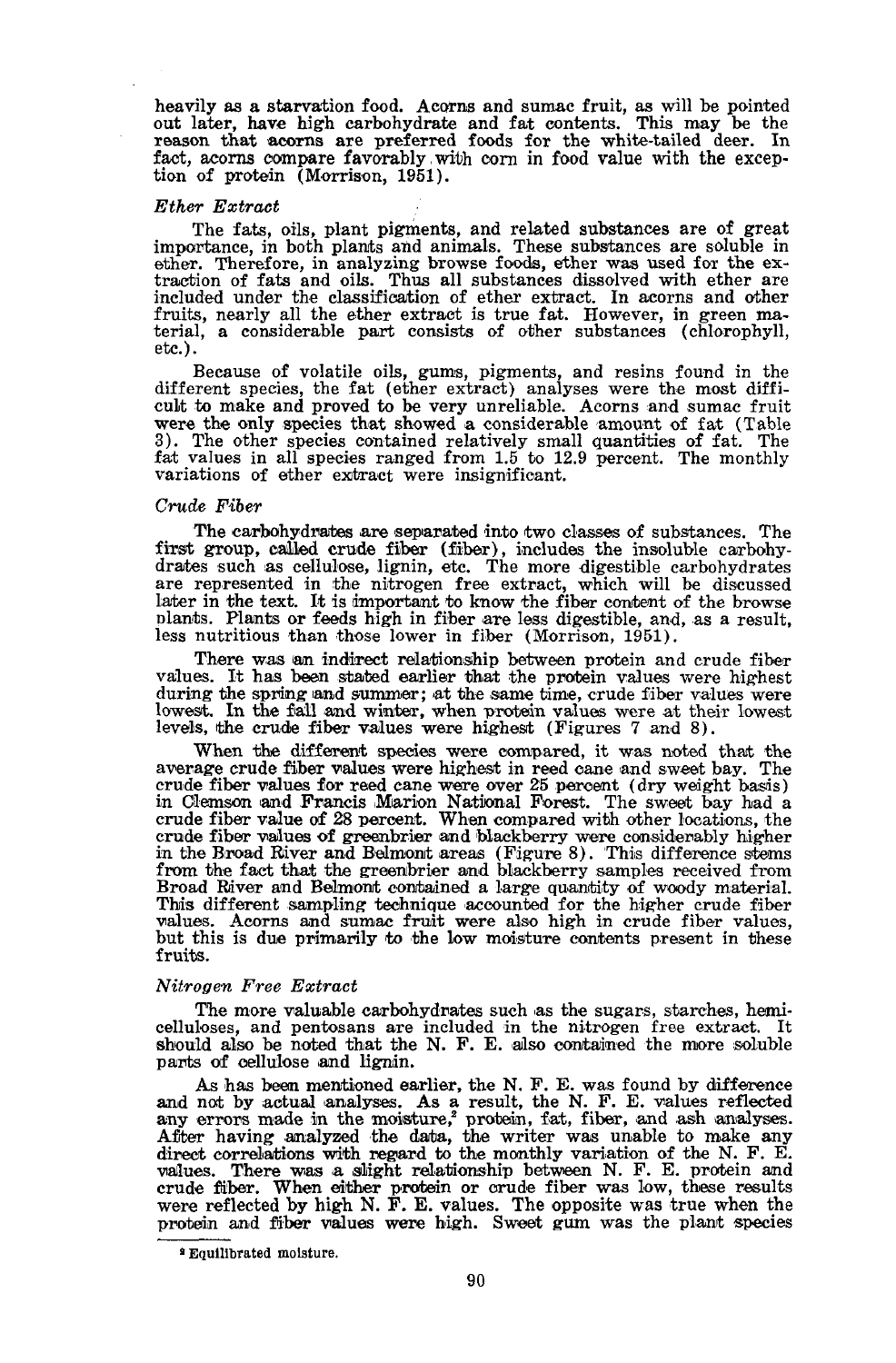

Monthly Variations in the Crude Protein Figure 4. Content of Sweet Gum Analyzed from Three Areas, March 1965 through October 1965 (Air Dry Weight)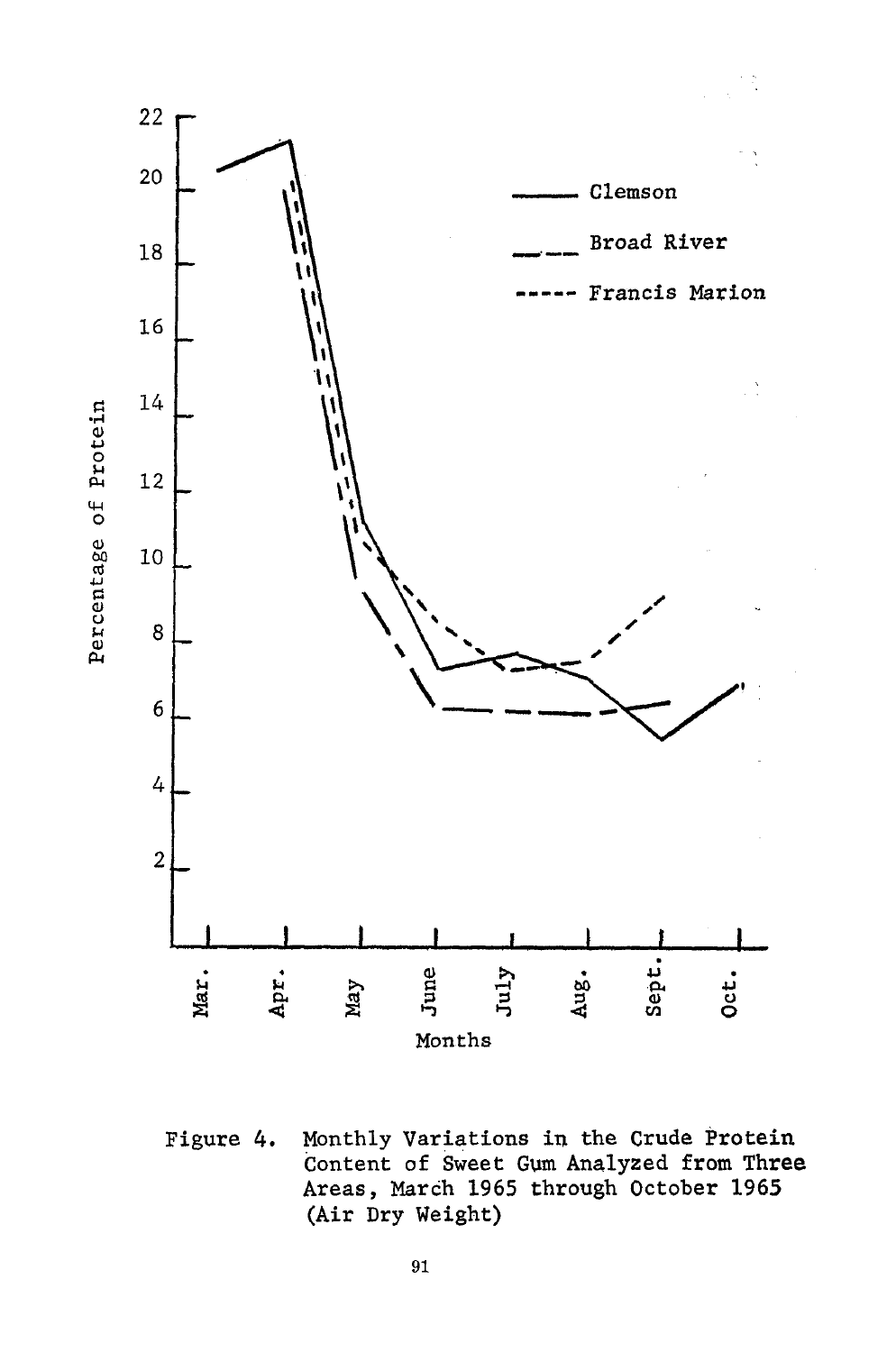

Figure 5. The Monthly Variations in Crude Protein Contents of Greenbrier and Honeysuckle Analyzed from the Forks Area, March 1965 through February 1966 (Air Dry Weight)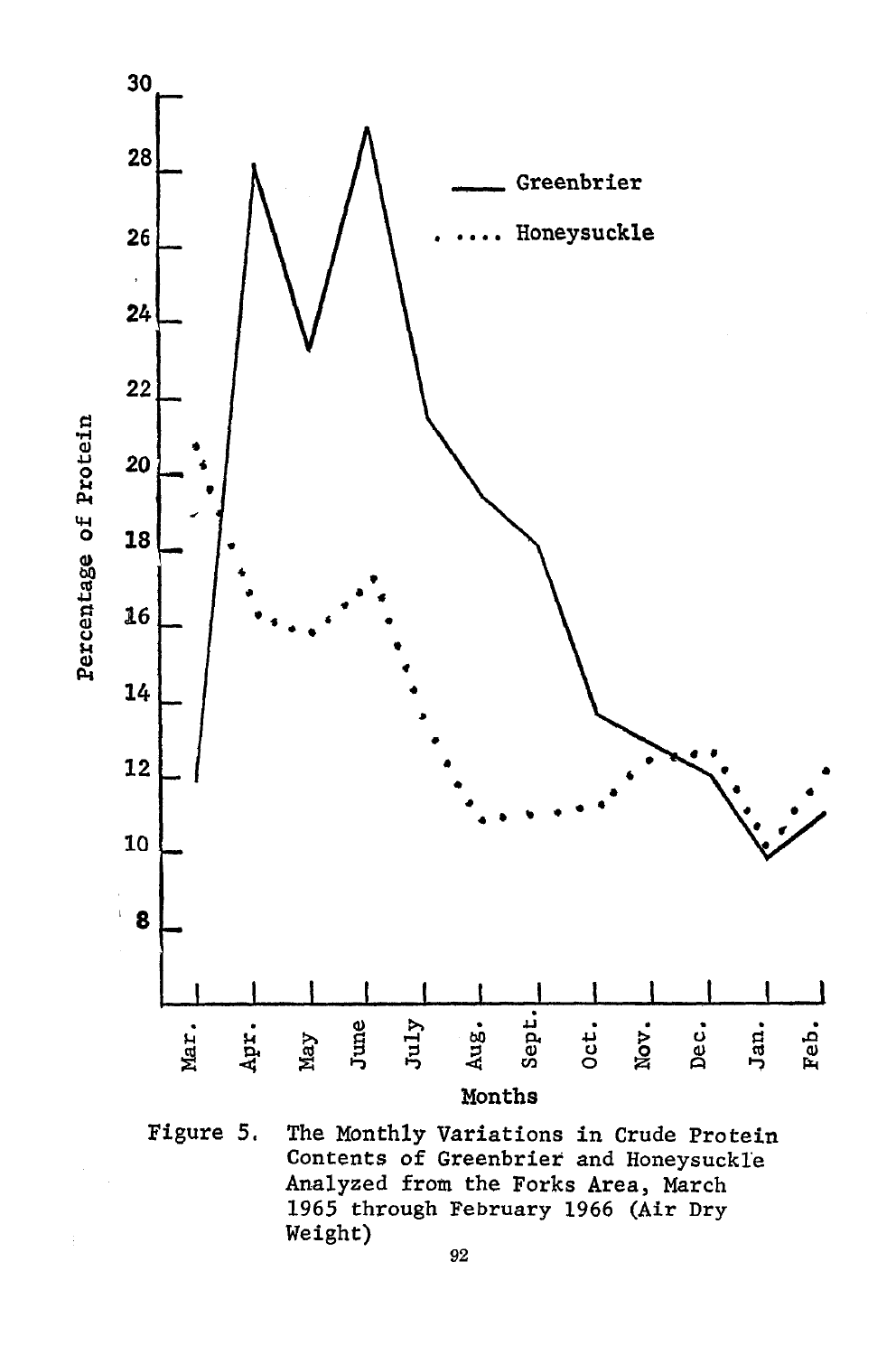highest in N. F. E. values, running as high as 70.8 percent. Most other browse species ranged from 35 to 60 percent in N. F. E. values.

### Mineral Matter (Ash)

Both the mineral analyses of the browse samples and the analyses of the soil samples provided vital information. In many cases, there was a relationship between soil mineral content and plant mineral content. Figure 9 graphically indicates that the phosphorus content in honeysuckle is directly related to the phosphorus content of the soil. Figure 10 indicates this same principle to a lesser extent.

Generally, it can be stated that all plants analyzed for the mineral elements phosphorus, calcium, magnesium, and potassium (hereafter referred to as minerals) were found to have greatest proportions of



Figure 6. A Comparison of the Average Crude Protein Contents in Plant Materials Analyzed from the Broad River Area, March 1965 through December 1965 (Air Dry Weight)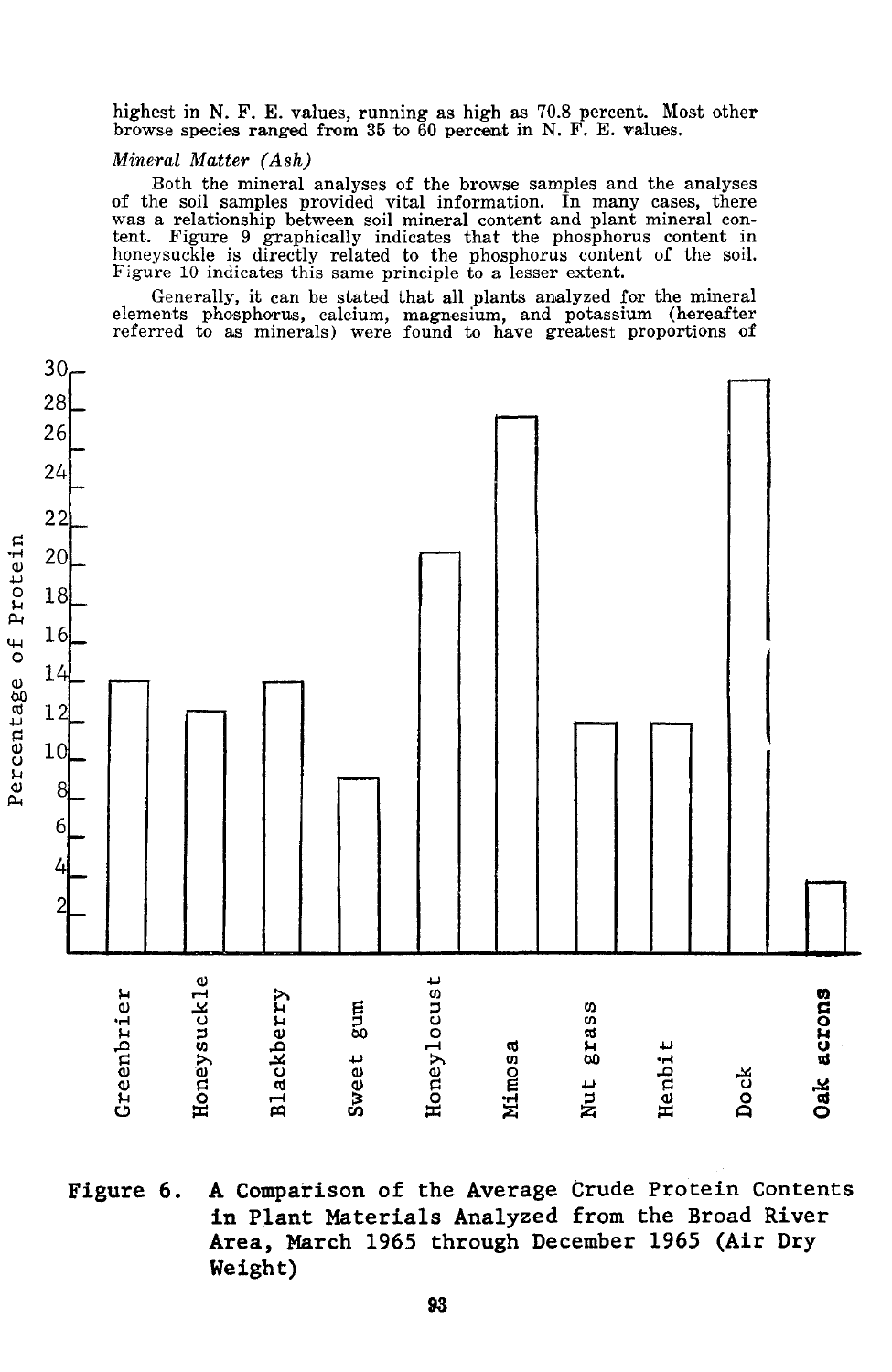

A Comparison of the Monthly Variations in Crude Figure 7. Protein and Crude Fiber Concents of Greenbrier Analyzed from the Clemson Research Area, March 1965 through February 1966 (Air Dry Weight)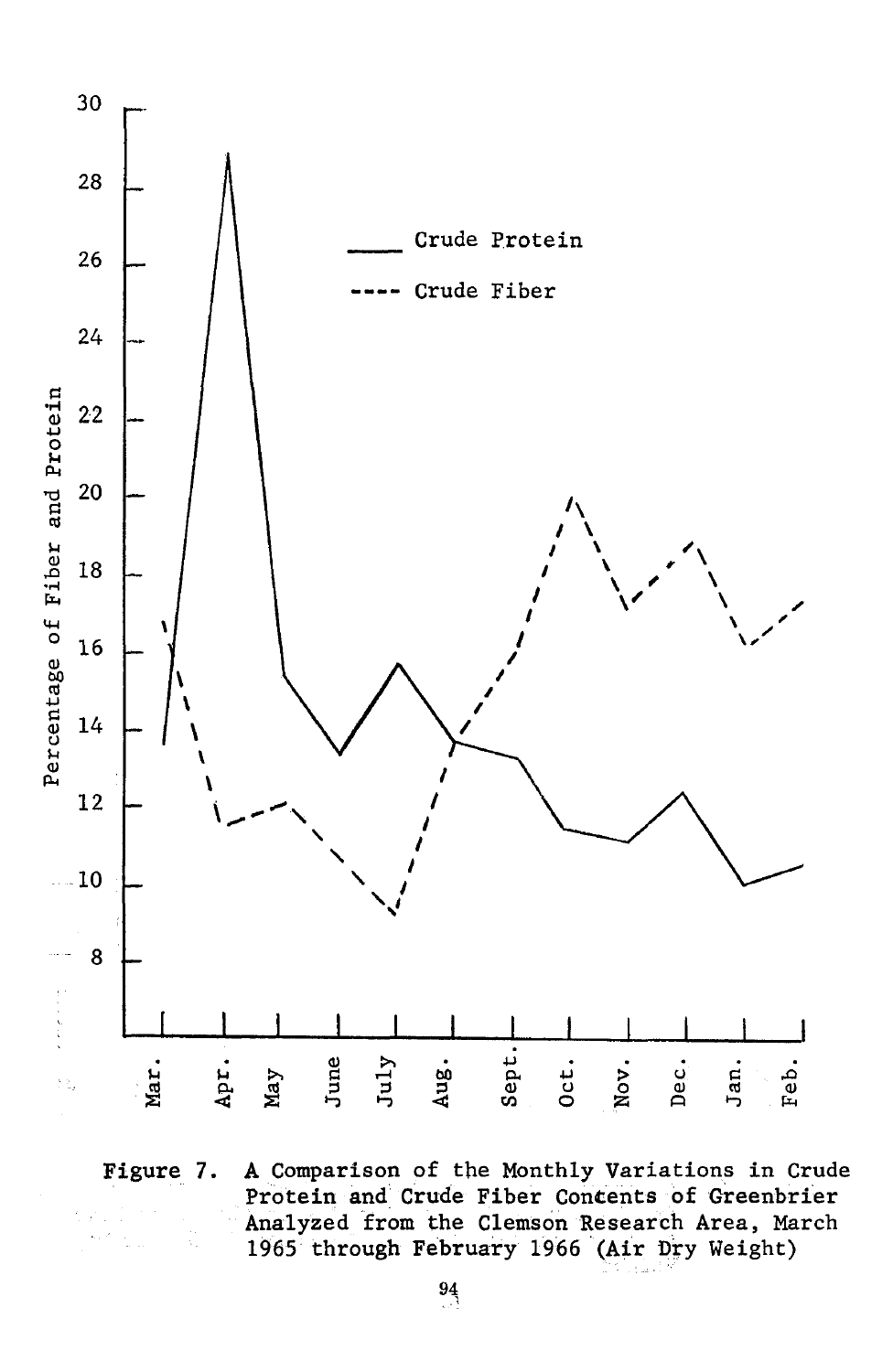

A Comparison of the Montlhy Variations in the Crude Protein and Crude Fiber Contents of Greenbrier Analyzed from the Forks Management Area, March 1965 through February 1966 (Air Dry Weight)  $\sim$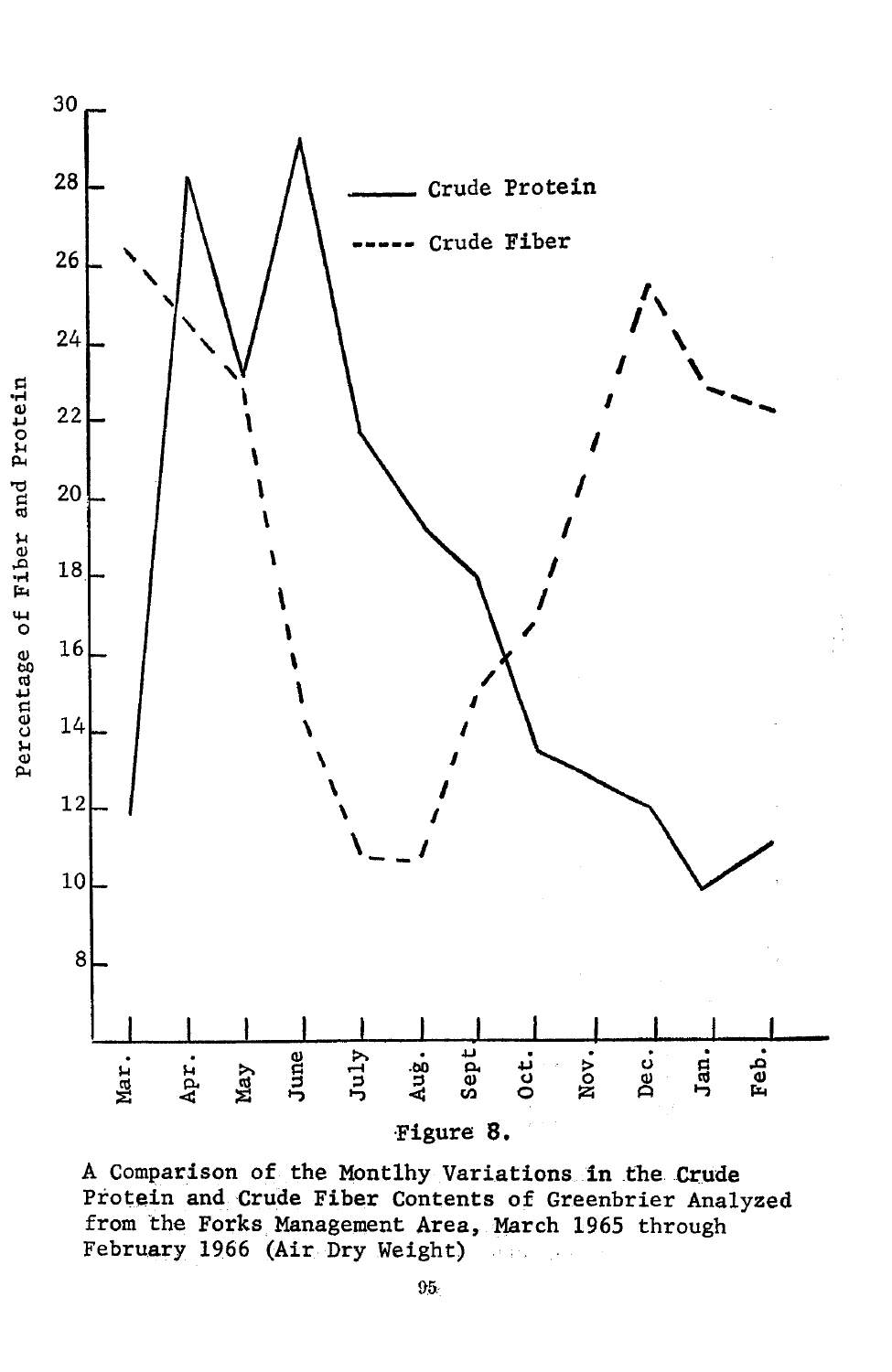

Figure 9. Data from Five Areas Comparing the Average Phosphorus Content in Honeysuckle (percent) with the Available Phosphorus in Associated Soils (ppm)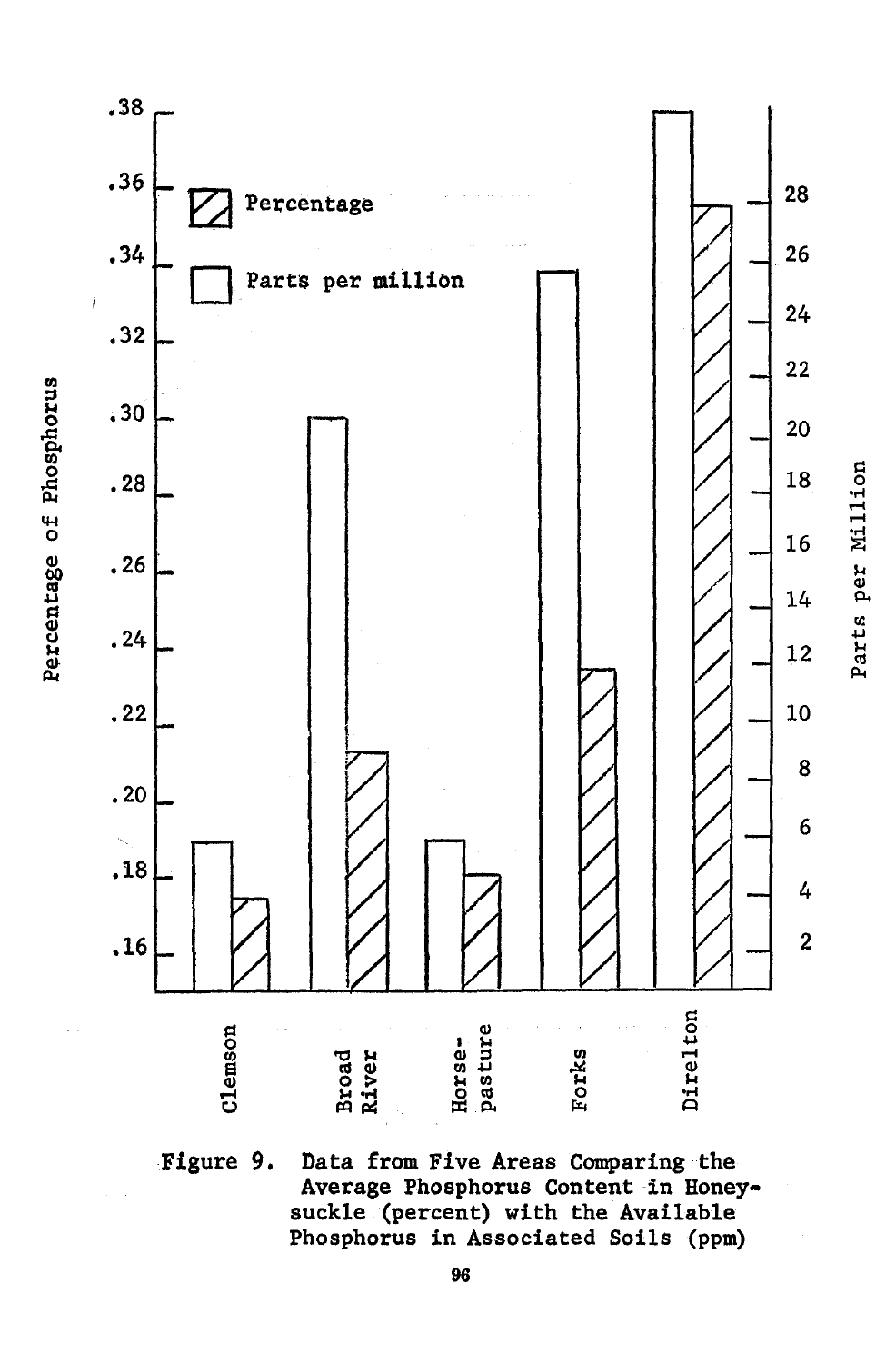

Figure 10. Data from Six Areas Comparing the Average Phosphorus Content in Greenbrier (percent) with the Available Phosphorus in Associated Soils (parts per million)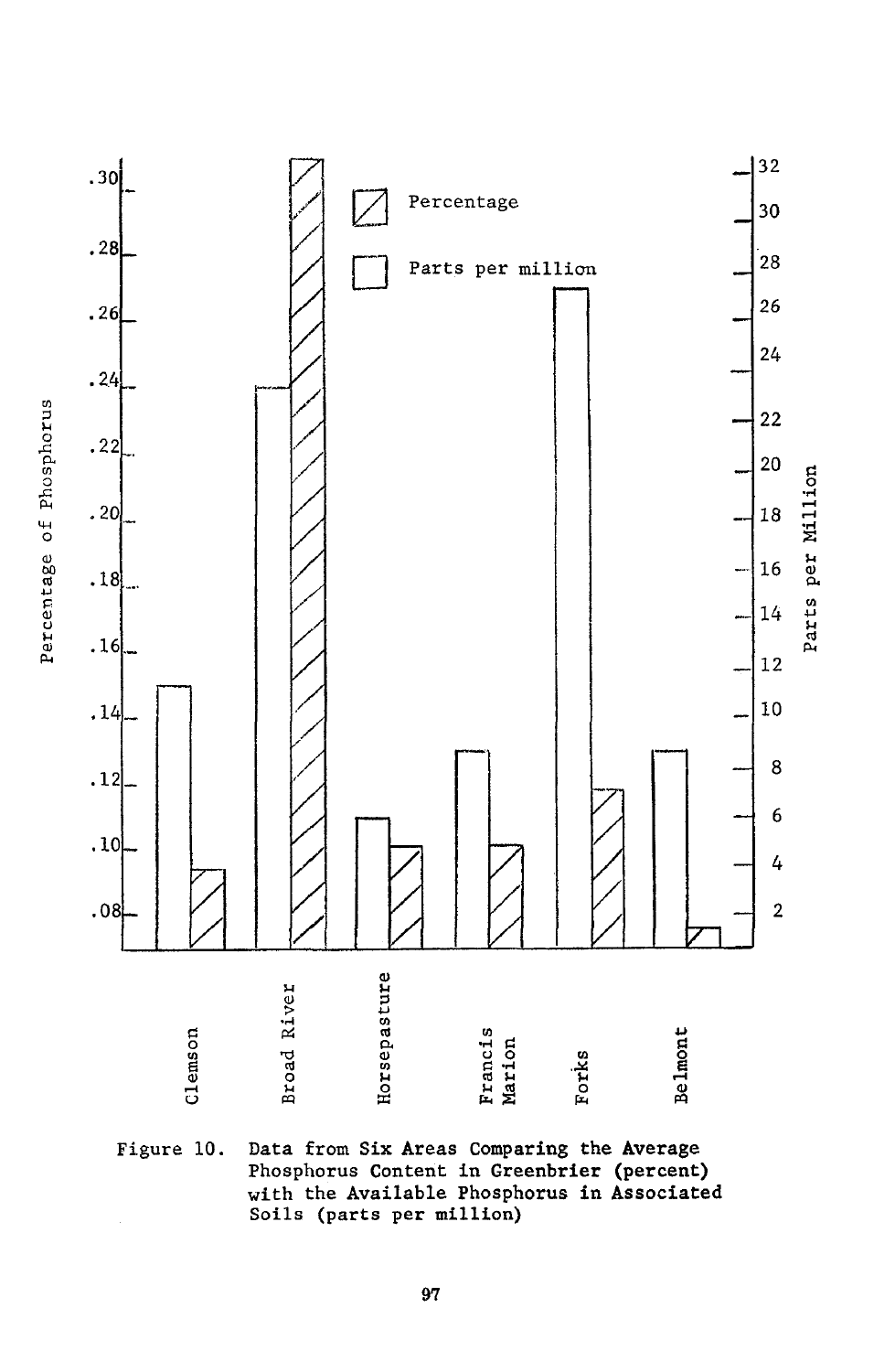minerals during the growing season; whereas, these minerals tapered off slightly during the fall and winter. An indication of this trend is evident in the mineral potassium (Tables 1 and 2).

Most of the plant samples had concentrations of between one and two percent of calcium and potassium. Soils were also high in these two minerals. As mentioned earlier in the text, McEwen (1957) stated that a calcium level around 0.64 percent was necessary for healthy<br>white-tailed deer. Most plant samples analyzed were well above that<br>figure. Acorns and sumac fruit were the only plant samples that were<br>strikingly deficie

According to Morrison (1951), magnesium is present in only very small amounts in the bodies of animals  $(0.02 \text{ to } 0.05 \text{ percent})$ . Most shear hounds in the boutes of the minimals (control and the samples analyzed for magnesium were above the 0.05 percent level.<br>Acorns, again, proved to be very low in magnesium content. In fact, acorns were found to be very

The phosphorus levels were extremely low in the browse samples analyzed, with those browse plants from Direlton being the lone exceptions. With the exception of Direlton, the soil samples received low and very low ratings with regard to their phosphorus levels (Table 5). These low phosphorus levels in the soil may be a possible explanation of the low phosphorus content in most of the browse species studied. In conclusion, the phosphorus levels, in most of the plant samples, were<br>well below the average 0.56 percent indicated as minimum by McEwen (1957) for the white-tailed deer.

During the past hunting season, the live weights of 784 deer were recorded. The highest average weight per deer was reported from the recorded. The ingless average weight per deep that the broad River Area (Webb, 1966). It is also interesting to note at this point that the browse plants selected from Broad River had higher nutritive values than those fro lower nutritive values than any other location. These two examples could be definite contributing factors to this weight difference.

### **SUMMARY**

Samples of plants browsed by deer were collected from seven selected locations in South Carolina, at monthly intervals, and analyzed chemically to detect area variations and monthly variations in their composition. Soil samples were also included from each collection site and tested for available mineral contents.

The plant species were analyzed using the standard methods of the ne plane species were calcultural Chemists (1965) to determine crude<br>protein, ether extract, crude fiber, ash, N. F. E., and moisture. The<br>ash was further analyzed for phosphorus, calcium, potassium, and magnesium. Phospho cium, potassium, and magnesium contents were determined by using the atomic absorption spectrophotometer.

Moisture, crude protein and crude fiber contents of the plant species indicated seasonal variations. Moisture and crude protein levels were<br>highest in spring and summer, when plants were succulent and growing, and lowest in fall and winter, when plants were dormant. Most plant species contained the 17 percent protein required by deer to maintain<br>health (McEwen, 1957).

Crude fiber values were related to the crude protein values. When the crude protein values were highest, the crude fiber values were at their lowest levels. In fall and winter, crude fiber contents were highest. There were variations in crude fiber comparing area to area; this was probably due to differences in collecting techniques.

Fat (ether extract), ash, and N. F. E. were inconsistent. These data failed to show any striking trends. Due to method of determination, N. F. E. was unreliable. Because of the gums, volatile oils, and pigments (chlorophyl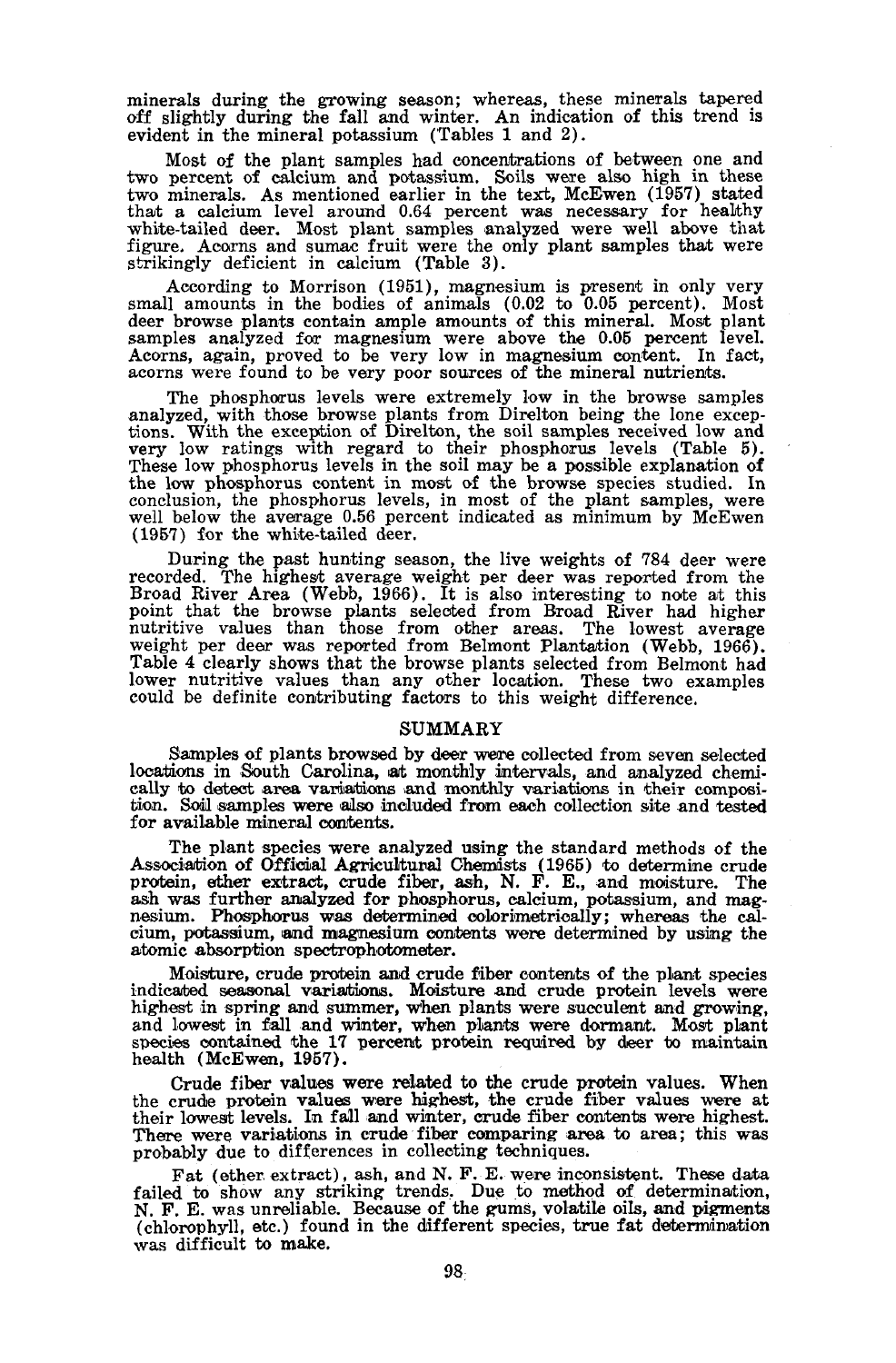|              |                     |                  |                    |                |               |                             | Percentage Based on Equilibrated Air Dry Weight* |         |           |           |
|--------------|---------------------|------------------|--------------------|----------------|---------------|-----------------------------|--------------------------------------------------|---------|-----------|-----------|
| <b>Month</b> | Percent<br>Moisture | Protein<br>Crude | Extract<br>Extract | Crude<br>Tiber | Ash           | Extract<br>Nitrogen<br>Free | Phosphorus                                       | Calcium | Potassium | Magnesium |
| Mar.         | 68.3                | 11.9             | 4.7                | 21.0           | $\ddot{6}$ .0 | 52.6                        | 0.15                                             | 1.46    | 1.08      | 0.28      |
| Apr.         | 79.0                | 28.3             | 2.3                | 14.6           | 8.2           | 40.6                        | 0.60                                             | 0.66    | 2.58      | 0.26      |
| Nay          | 79.3                | 23.1             | 6.5                | 10.7           | 7.5           | 50.3                        | 0.06                                             | 0.49    | 2.03      | 0.22      |
| June         | 78.9                | 29.1             | 2.8                | 10.7           | 8.4           | 42.1                        | 0.50                                             | 0.55    | 2.70      | 0.12      |
| July         | 81.9                | 21.6             | 2.3                | 15.0           | $\ddot{6}$ .  | 47.8                        | 0.36                                             | 0.79    | 2.55      | 0.20      |
| Aug.         | 80.2                | 19.4             | 2.9                | 16.9           | 6.4           | 47.8                        | 0.37                                             | 0.79    | 2.49      | 0.21      |
| Sept.        | 72.0                | 18.1             | 4.6                | 21.1           | 6.1           | 49.1                        | 0.26                                             | 0.92    | 1.54      | 0.24      |
| Oct.         | 67.8                | 13.6             | 7.3                | 25.5           | 5.7           | 42.9                        | 0.18                                             | 1.34    | 0.71      | 0.36      |
| Nov.         | 65.6                | 12.8             | 3.3                | 22.8           | 5.2           | $-51.2$                     | 0.20                                             | 1.10    | 0.96      | 0.20      |
| Dec.         | 64.3                | 12.1             | 3.4                | 22.3           | 4.4           | 53.3                        | 0.18                                             | 0.98    | 0.47      | 0.21      |
| Jan.         | 60.8                | 9.8              | 4.3                | 26.5           | $\ddot{5}$ .  | 48.8                        | 0.15                                             | 1.10    | 0.72      | 0.31      |
| Feb.         | 63.4                | 11.1             | 3.2                | 24.6           | $\ddot{ }$ .  | 52.                         | 0.18                                             | 0.98    | 1.04      | 0.26      |
| Mean         | 72.1                | 17.5             | 1.1                | 18.7           | 6.3           | 48.1                        | 0.27                                             | 0.93    | 1.58      | 0.24      |

Monthly Variations in the Nutritional Contents of Greenbrier (Smilax spp.) Forks<br>Management Area, March 1965 through February 1966. Table 1.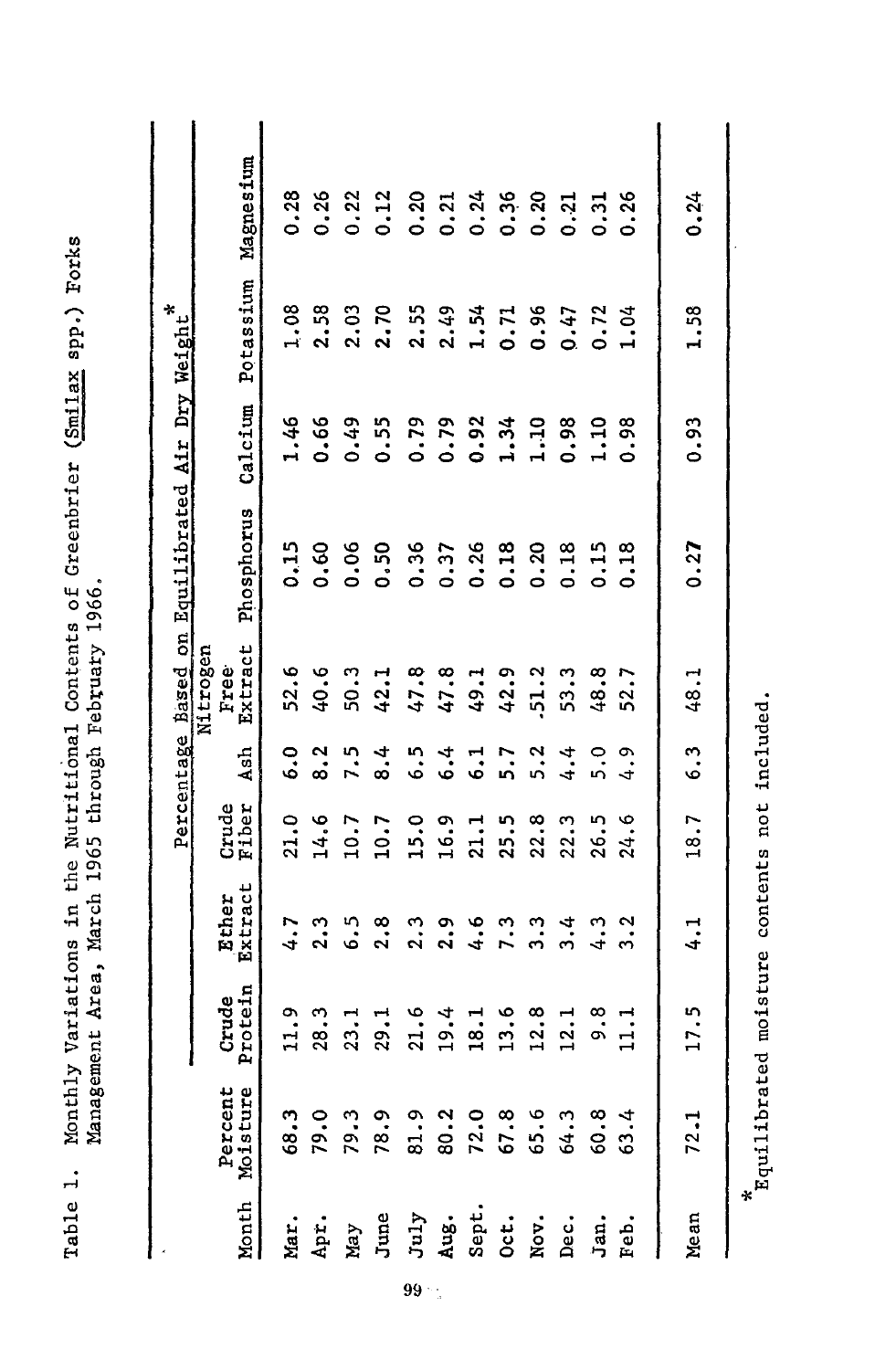Calcium and potassium were the minerals that indicated the same general trends as did protein and moisture; whereas phosphorus and magnesium showed little or no monthly variation.

There was a relationship between mineral contents in the soil samples and plant mineral content, which was especially evident with the mineral phosphorus. A poor soil was usually reflected by plants with low mineral values.

The analyses showed that the Broad River Management Area had the most nutritious plants. In general the soils from this area contained the highest mineral contents. This was supported by the average live weight of deer killed on the Broad River Area during 1965-1966 being higher than that of deer killed on any other area involved (Webb, 1966). The plant species from the Belmont area and the Francis Marion National Forest were lowest in nutritional contents. This was substantiated by these areas having soils with the lowest mineral contents, and the average live weights of deer killed on these areas being lower than those for deer killed on any other study area.

#### LITERATURE CITED

- De Nio, R. M. 1938. Elk and deer foods and feeding habits. Trans. Third N. Amer. Wildl. Conf., pp. 421-427.
- Dyer, W. J. and C. L. Wrenshall. 1938. An improved method for determination of phosphate by photo-electric colorimetry. Canadian Journal of Research, B. V. 16, pp. 97-108.
- Jackson, M. L. 1958. Soil chemical analysis. Prentice-Hall, Englewood Cliffs, N. J.
- McEwen, L. C. 1957. Nutrient requirements of the white-tailed deer. Trans. N. American Wildl. Conf., 22: 119-131.

Morrison, F. B. 1951. Feeds and Feeding. Morrison Pub. Co., N. Y.

Official methods of analysis of the Association of Official Agricultural Chemists. 1965. Association of Agricultural Chemists, Washington, D. C.

Radford, A. E., H. E. Ahles, and C. R. Bell. 1964. Guide to the vascular flora of the Carolinas. Book Exchange, Chapel Hill, N. C.

Webb, Lloyd G. 1966. Unpublished annual report (W-38-R-2), S. C. Statewide Wildlife Research Project.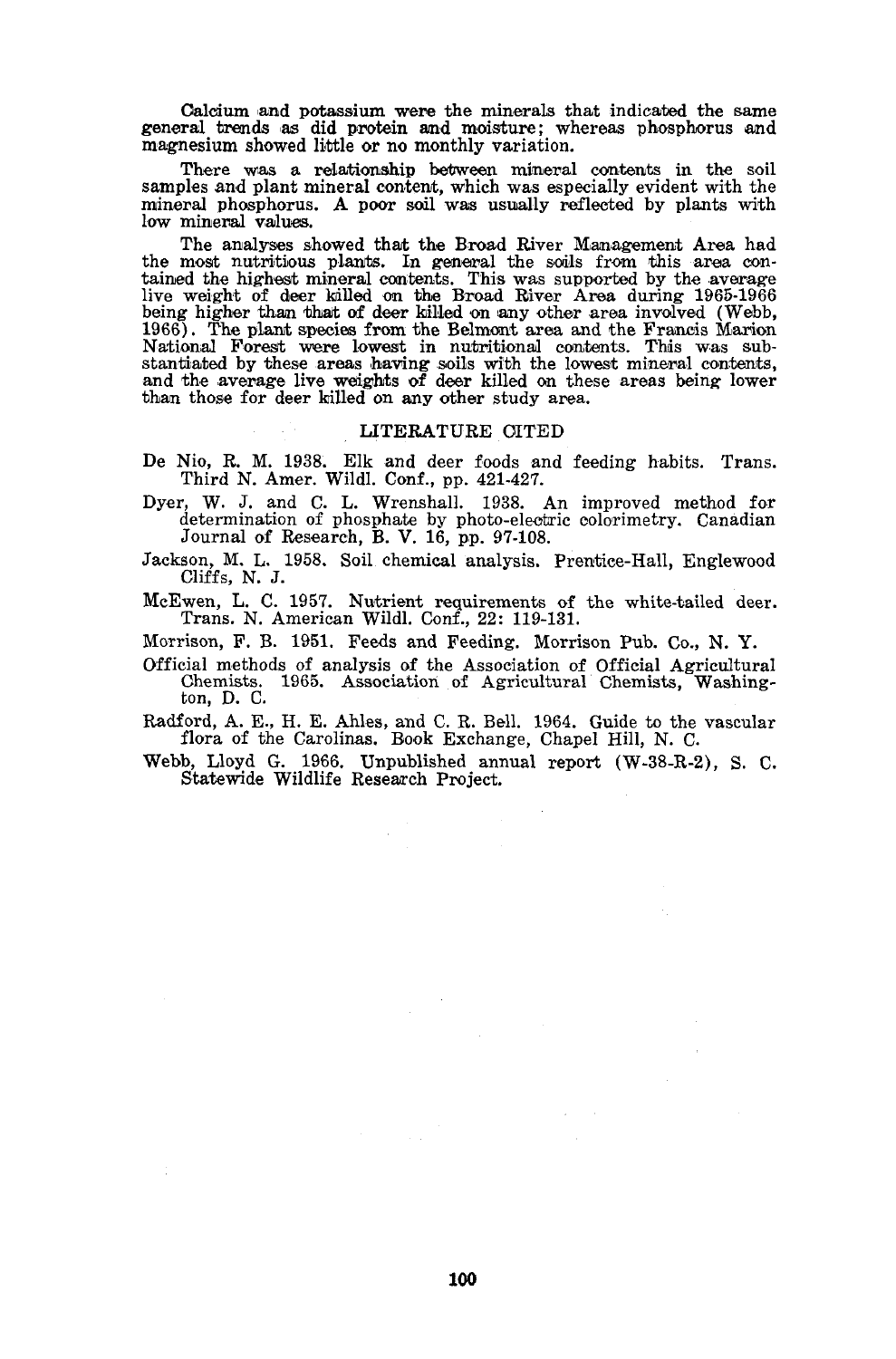| Magnesium<br>Potassium<br>Based on Equilibrated Air Dry Weight*<br>Calcium<br>Phosphorus<br>Extract<br>Free | 0.31<br>2.74<br>0.52<br>0.27<br>49.0 | 0.37<br>2.42<br>0.55<br>0.29<br>57.3 | 0.26<br>2.13<br>0.41<br>0.27<br>53.6        | 0.37<br>2.45<br>0.94<br>0.36<br>54.4 | 0.33<br>2.66<br>0.84<br>0.36<br>57.0 | 0.15<br>2.10<br>0.45<br>0.23<br>56.0 | 0.38<br>2.01<br>0.88<br>0.28<br>56.2 | 0.64<br>1.84<br>1.68<br>0.26<br>53.7 | 0.50<br>1.66<br>1.86<br>0.52<br>49.6                            | 0.45<br>1.91<br>1.96<br>0.56<br>53.5 | 0.54<br>1.49<br>1.24<br>0.28<br>55.4 | 0.40<br>2.11<br>1.09<br>0.34<br>53.2 | 0.40<br>2.11<br>1.09<br>0.34<br>53.2 |
|-------------------------------------------------------------------------------------------------------------|--------------------------------------|--------------------------------------|---------------------------------------------|--------------------------------------|--------------------------------------|--------------------------------------|--------------------------------------|--------------------------------------|-----------------------------------------------------------------|--------------------------------------|--------------------------------------|--------------------------------------|--------------------------------------|
| Nitrogen<br>Ash<br>Percentage<br>Crude<br>Fiber                                                             | 7.4                                  | 8.9                                  | 7.4                                         | 8.1                                  | 7.4<br>15.0                          | 8.3<br>17.2                          | 8.3                                  | 8.6                                  | ი<br>თ.                                                         | 9.9                                  | $\frac{1}{8}$                        | 8.4                                  | 8.4                                  |
| Extract<br>Ether<br>Protein<br>Crude                                                                        | 11.1<br>7.4<br>20.7                  | 10.0<br>1.5<br>16.3                  | 12.3<br>4.6<br>15.9                         | 12.9<br>2.1<br>17.2                  | 2.5<br>13.3                          | 3.0<br>10.9                          | 18.7<br>3.8<br>11.0                  | 18.7<br>3.0<br>11.3                  | 18.4<br>5.5<br>12.6                                             | 16.4<br>3.2<br>12.6                  | 13.8<br>7.3<br>10.0                  | 14.2<br>ه .<br>ف<br>12.1             | 15.3<br>$\frac{3}{4}$<br>13.9        |
| 11<br>മ<br>Percent<br>Nonth Moisture                                                                        | 80.2<br>Mar.                         | 80.2                                 | 77.1<br>Apr.<br>May<br>June<br>July<br>Aug. |                                      |                                      |                                      | Sept.                                | Oct.                                 | $76.3$ $75.8$ $75.3$ $73.5$ $76.9$ $76.3$ $76.3$ $76.3$<br>Nov. | Dec.                                 | 67.0<br>Jan.                         | 74.4<br>Feb.                         | 74.4<br>Mean                         |

Monthly Variations in the Nutritional Contents of Honeysuckle (Lonicera japonica)<br>Forks Management Area, March 1965 through February 1966.

Table 2.

\*<br>Fquilibrated moisture contents not included.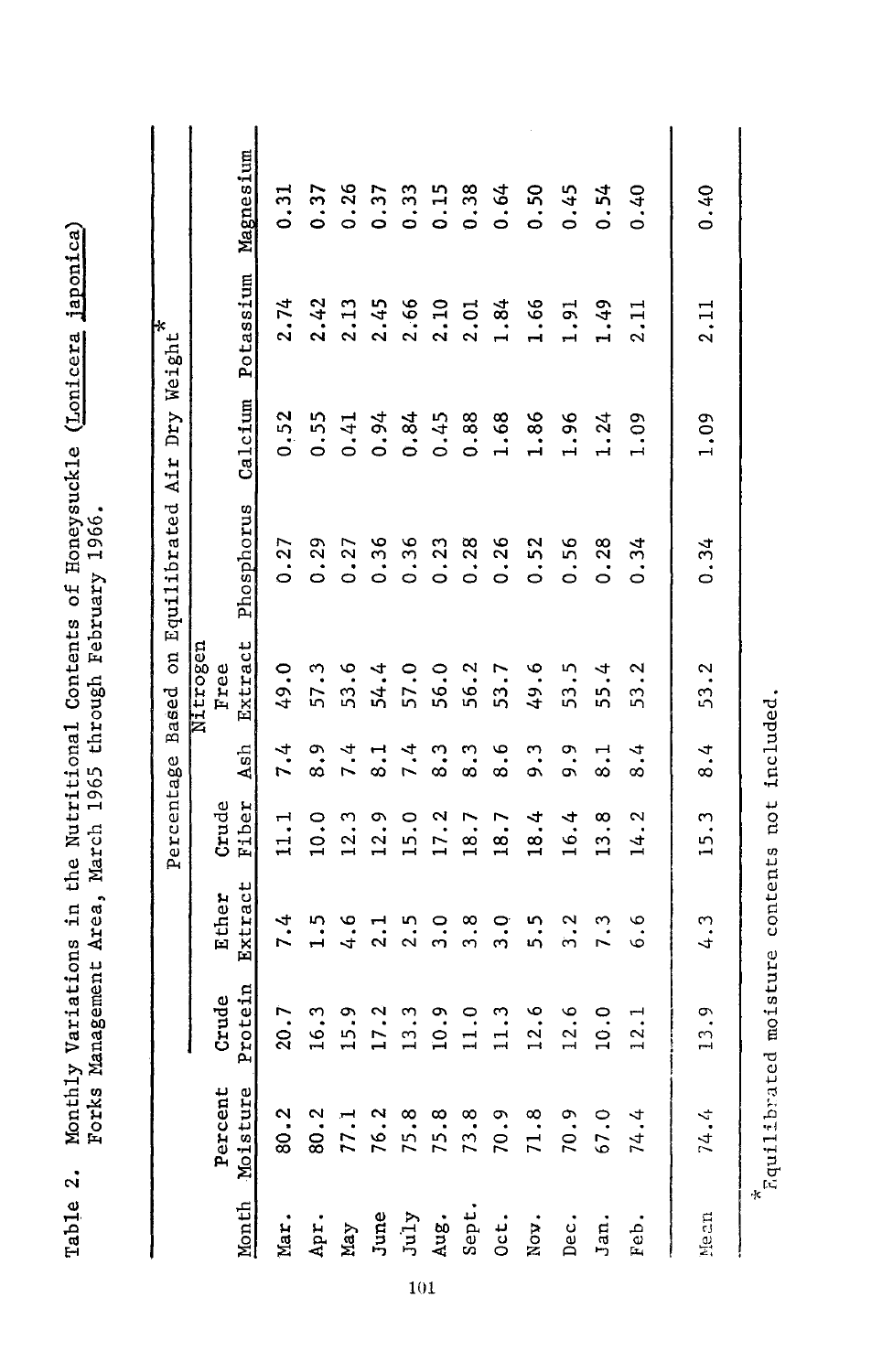|                                    |                             |      |      |      |      | Percent Equilibrated Air Dry Weight* |      |      |      |       |
|------------------------------------|-----------------------------|------|------|------|------|--------------------------------------|------|------|------|-------|
| Location<br>& Sample               | Percent<br>Moisture Protein |      | E.E. | C.F. | Ash  | N, F, E.                             | P    | Ca   | ĸ    | Μg    |
| Clemson                            |                             |      |      |      |      |                                      |      |      |      |       |
| Oak acorns<br>(Quercus spp.)       | 32.3                        | 5.0  | 9.7  | 33.5 | 2.0  | 46.4                                 | 0.08 | 0.04 | 0.71 | 0.09  |
| Sumac fruit<br>(Rhus spp.)         | 23.7                        | 3.9  | 17.6 | 40.1 | 2.7  | 31.7                                 | 0.14 | 0.07 | 0.73 | 0, 11 |
| Broad River                        |                             |      |      |      |      |                                      |      |      |      |       |
| Oak acorns<br>(Quercus spp.)       | 28.6                        | 3, 8 | 12.9 | 36.1 | 2.4  | 41.8                                 | 0.06 | 0.03 | 0.56 | 0.07  |
| Dock<br>(Rumex spp.)               | 87.7                        | 29.7 | 4.2  | 10.4 | 14.3 | 36.5                                 | 0.60 | 0.76 | 5.45 | 0.30  |
| Nut grass<br>(Cyperus rotundus)    | 73.1                        | 12.0 | 1.5  | 24.2 | 12.9 | 41.9                                 | 0.09 | 0.48 | 1.92 | 0.19  |
| Henbit<br>(Lamium purpureum)       | 80.6                        | 12.0 | 3.6  | 12.6 | 28.4 | 37.4                                 | 0.04 | 1.10 | 3.01 | 0.35  |
| Horsepasture                       |                             |      |      |      |      |                                      |      |      |      |       |
| Oak acorns<br>(Quercus spp.)       | 39.5                        | 4.3  | 4.3  | 24.9 | 2.4  | 60.1                                 | 0.12 | 0.06 | 0.81 | 0.08  |
| Forks                              |                             |      |      |      |      |                                      |      |      |      |       |
| Trumpet<br>(Campis radicans)       | 69.6                        | 11.1 | 2.0  | 12.5 | 5.4  | 63.2                                 | 0.28 | 1.05 | 1.55 | 0.42  |
| Belmont                            |                             |      |      |      |      |                                      |      |      |      |       |
| Sweet bay<br>(Magnolia virginiana) | 62.3                        | 8.8  | 10.6 | 28.5 | 5.7  | 39.3                                 | 0.11 | 0.83 | 0.59 | 0.32  |
| Direlton                           |                             |      |      |      |      |                                      |      |      |      |       |
| Greenbrier<br>(Smilax spp.)        | 83,0                        | 26.4 | 5.1  | 18.1 | 8.6  | 35.9'                                | 0.53 | 0.70 | 2.85 | 0.24  |
| Honeysuckle<br>(Lonicera japonica) | 78.0                        | 17.5 | 4.1  | 14.8 | 7.0  | 50.7                                 | 0.38 | 0.37 | 2.36 | 0.31  |

# Table 3. The Nutritional Contents of Selected Deer Browse Plants Collected in South Carolina March 1965 through February 1966

tAs these plant samples were not collected the required three consecutive months, only averages are given.

Equilibrated moisture contents not included.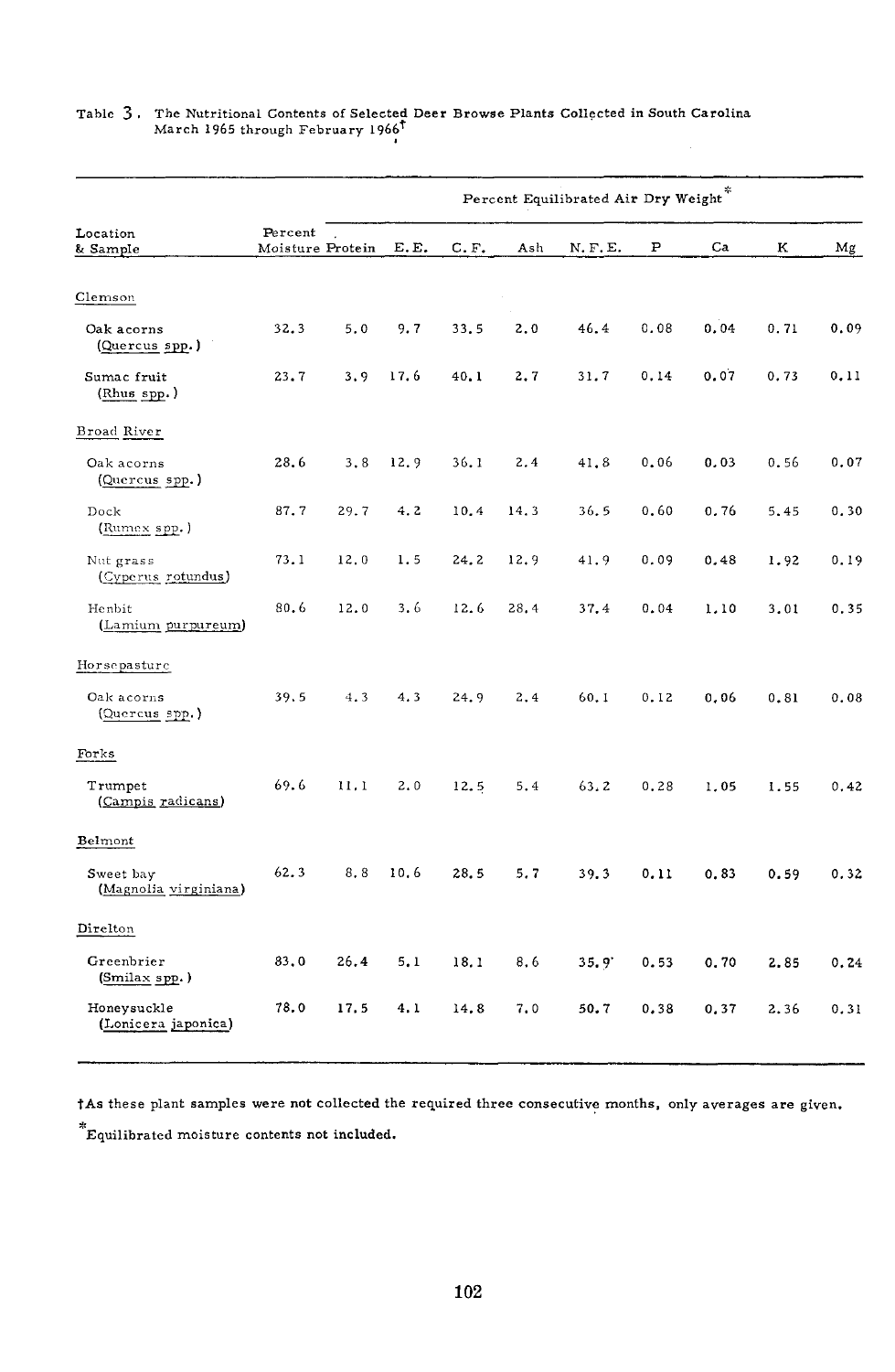|                    |                     |                  |                  |                |                  | Percentage Based on Equilibrated Air Dry Weight |      |      |      |      |
|--------------------|---------------------|------------------|------------------|----------------|------------------|-------------------------------------------------|------|------|------|------|
| Area               | Percent<br>Moisture | Protein<br>Crude | Extract<br>Ether | Fiber<br>Crude | Ash              | Nitrogen<br>Extract<br>Free                     | A,   | ්    | ×    | ya   |
| Clemson            | 63.4                | 14.1             | 4.4              | 18.5           | $\frac{8}{6}$    | 50.6                                            | 0.16 | 0.80 | 1.25 | 0.29 |
| Francis Marion     | 67.2                | 12.3             | 4.5              | 19.3           | 6.1              | 52.2                                            | 0.11 | 0.73 | 1.05 | 0.22 |
| <b>Broad River</b> | 70.1                | 16.0             | $\frac{4}{3}$    | 20.9           | $\ddot{6}$ .     | 46.4                                            | 0.29 | 0.76 | 1.83 | 0.31 |
| Horsepasture       | 66.8                | 12.2             | 3.7              | 19.3           | 6.9              | 51.8                                            | 0.14 | 1.08 | 1.54 | 0.32 |
| Forks              | 73.0                | 15.2             | 4.1              | 16.5           | $\overline{7}$ . | 49.5                                            | 0.30 | 1.00 | 1.80 | 0.32 |
| Belmont            | 66.1                | თ<br>თ           | თ.<br>5          | 26.5           | $\frac{3}{4}$    | 50.4                                            | 0.16 | 0.77 | 0.83 | 0.30 |
| Direlton           | 80.5                | 21.9             | 4.6              | 16.4           | $\ddot{\circ}$   | 43.3                                            | 0.46 | 0.53 | 2.61 | 0.28 |

Nutritional Values of All Plants Computed by Area in South Carolina<br>March 1965 through February 1966. Table 4.